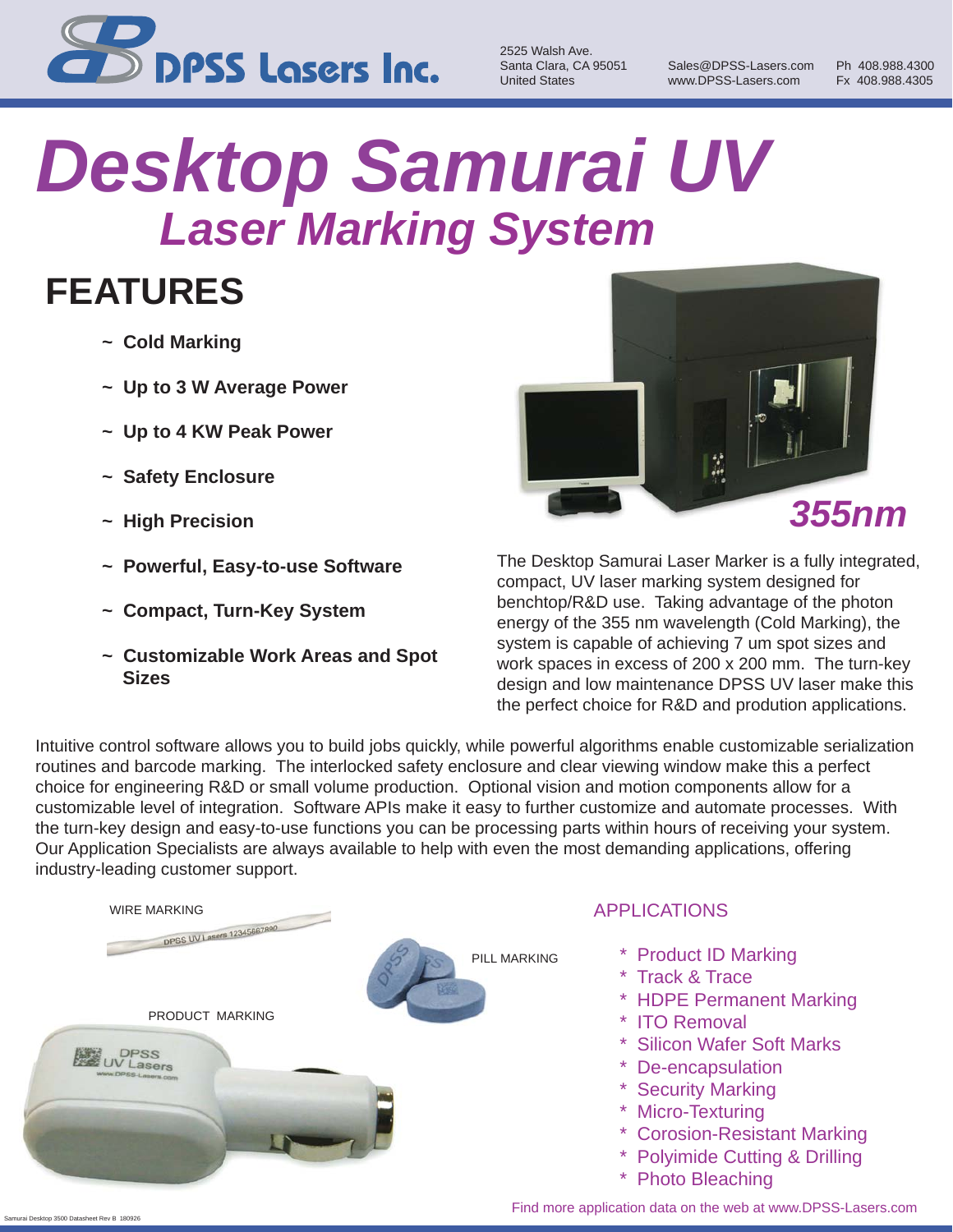## **SPECIFICATIONS**

#### LASER PERFORMANCE

| Wavelength                                      | 354.7 nm             |
|-------------------------------------------------|----------------------|
| <b>Average Power</b>                            | $1 - 3W$             |
| <b>Energy per Pulse</b>                         | $< 100 \mu$          |
| Mode (M <sup>2</sup> )                          | TEMoo ( $M^2$ < 1.3) |
| Beam Diameter (1/e <sup>2</sup> )               | See Chart            |
| Pulse to Pulse Stability (30 - 100 kHz)         | < 15%                |
| Power Stability (8 hrs. at const. temp.) $<$ 5% |                      |
| Ellipticity                                     | < 10%                |
| Astigmatism                                     | < 0.3                |
| MARKING PERFORMANCE                             |                      |
| <b>Marking Accuracy</b>                         | $<$ 1.5 mrad         |
| <b>Marking Repeatability</b>                    | $<$ 22 $\mu$ rad     |
| <b>ELECTRICAL</b>                               |                      |
| Input Voltage                                   | 90 - 240 VAC         |
| Power Consumption (max.)                        | 900W                 |
| Ambient Temp. (non-condensing)                  | $10 - 35^{\circ}$ C  |
| <b>PHYSICAL</b>                                 |                      |
| System Dim (LWH)                                | 762 x 457 x 677 mm   |
| <b>System Weight</b>                            | 55 kg                |
| Cooling System Dim. (LWH)                       | 287 x 224 x 389 mm   |
| Cooling System Weight (dry)                     | 9 ka                 |

Full system consists of laser head, laser controller, routing optics, galvo, cooling system, computer, marking software and all necessary cables.

| <b>Spot Size</b> | <b>Field Size</b> | f-Theta Lens |
|------------------|-------------------|--------------|
| 7 um             | 16 x 16 mm        | $f-56$ mm    |
| 20 um            | 160 x 160 mm      | $f-250$ mm   |
| 25 um            | 205 x 205 mm      | $f - 330$ mm |
| 30 um            | 80 x 80 mm        | ΝA           |
| 50 um            | 170 x 170 mm      | ΝA           |

\*Other Models Available Upon Request. Specifications subject to change without notice.

#### *"If a picture is worth a thousand words, a sample is worth a thousand pictures!"*

 *~ Randy Kimball, VP of Sales ~*

Qualify your application in the best way possible, with a free sample! DPSS offers a free Apps Lab to run proof-of concept samples that can demonstrate to you and your colleagues the advantages of our Samurai Cold UV laser marking solutions. Use these to quickly compare and qualify your new application. And since we use your material, you can see exactly what the final product will look like. Best of all, most samples are processed and returned to you within 24 - 48 hours.





2525 Walsh Ave.<br>Santa Clara. CA 95051

Sales@DPSS-Lasers.com Ph 408.988.4300 United States www.DPSS-Lasers.com Fx 408.988.4305